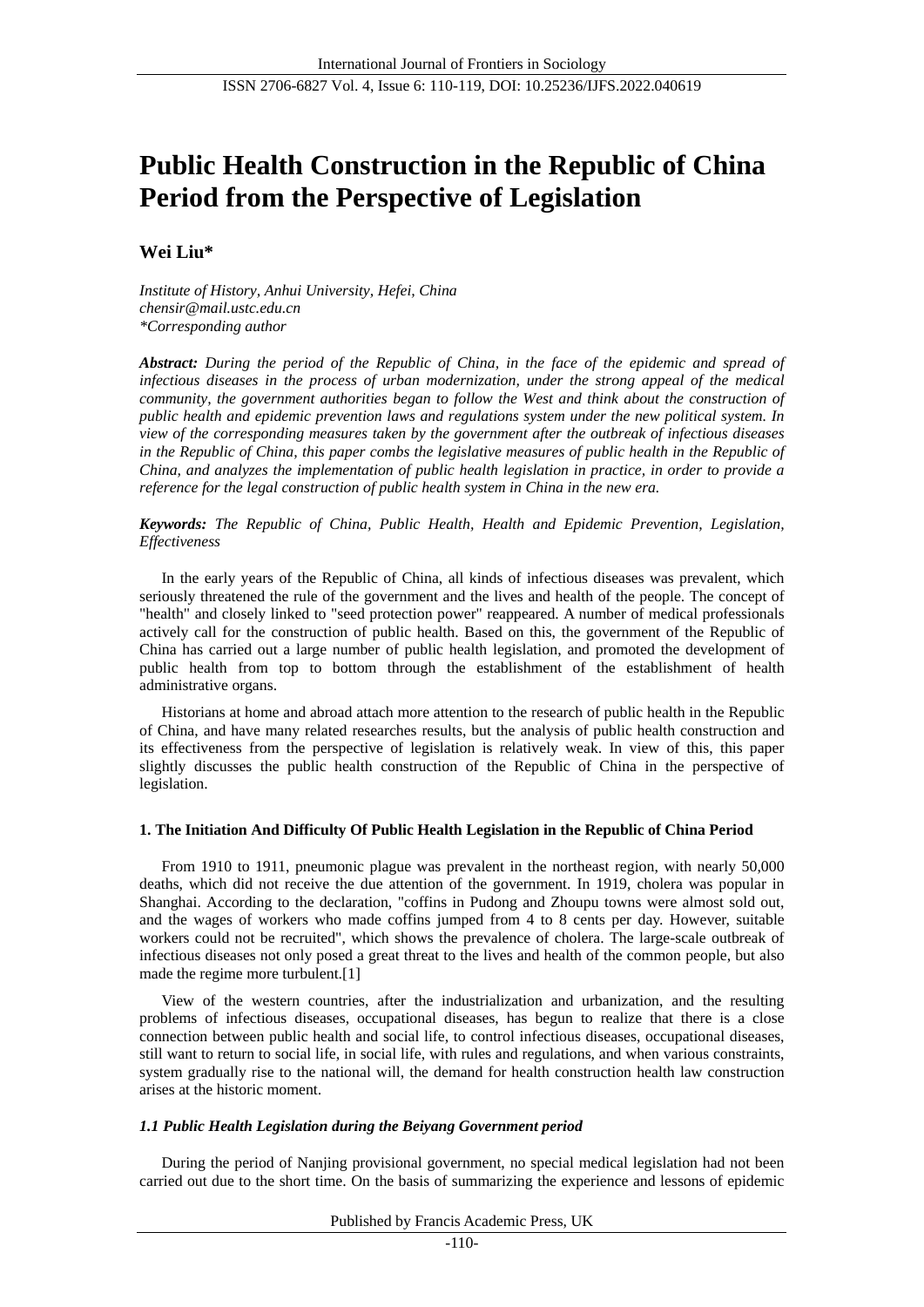prevention and control in China and the West, the Beiyang government strengthened the public health legislation and opened the prelude to the modernization of public health legislation. On March 12, 1916, the Ministry of Internal Affairs promulgated the Regulations on the Prevention of Infelerses Infectious Diseases, which classified which diseases were infectious diseases, defined the responsibilities and tasks of the local chief executive and the prevention and treatment of infectious diseases against infectious diseases, as well as various measures that could be taken, and determined punishment measures. This is the first law on the prevention and treatment of infectious diseases promulgated in modern China, the famous medical scientist Yu Fengbin said: "the government has been neglecting local health administration for a long time, although repeated reform, trying to reform, health problems... On March 20 this year, the decree on the prevention of infectious diseases, is not a special initiative.[2] "The public health legislation introduced during this period mainly includes the Army Infectious Disease Prevention Rules, Infectious Disease Prevention Regulations, Train Quarantine Rules, March Health Affairs Rules and Public Toilet Rules, etc. The legislative provisions take the primary stage of public health work, namely the prevention and treatment of infectious diseases as the main content of the legislation.

#### *1.2 Public Health Legislation during the Nanjing National Government Period*

In the past ten years of Beiyang government, in the process of constantly strengthening the public health management, the National government has boosted the process of urban modernization, expanded and enhanced its dominance and influence in the urban space, maintained the stability of the regime to a certain extent, and further strengthened the government's belief in strengthening public health legislation.

With the deepening of the prevention and treatment of infectious diseases, the prevention of infectious diseases is considered one of the most cost and effective methods[3]. Based on this, the National government issued a series of laws to regulate vaccination. In 1928, the Ministry of the Interior issued the "regulations", stipulating the number of acne planting "," the first phase, within a year after the birth; the second phase, a six years old seven years old ", the regulations will plant the specific work to the city and county competent health administration, to set up the health administration according to the size of the jurisdiction, the population, and the earliest government open concept, requires the important matters related to acne to be published ten days in advance.This regulation cleared to plant pox procedures, institutions, punishment measures and so on, smallpox has been very well prevented.

In the middle and late period, Nanjing National Government gradually realized that strengthening public health construction and began to actively prevent it from happening. "There are two ways to prevent a disease, one is to treat a disease, the other is to prevent no disease. Treatment is negative, disease prevention is positive, the positive method is to call it 'health'.[4] "The authorities have strengthened the sanitation management of the environment, drinking water, food and public places, and issued relevant laws and regulations such as the tap Water Rules and the Regulations on Food and Its Supplies. Provincial and municipal governments also pay attention to the relevant regional management rules in light of the actual situation. For example, the Public Security Bureau of Henan Province formulated the "Rules for banning the Bath Hall", requiring "1. Towel disinfection and defecation device outside the .2 the bath.2. Avoid taking a bath. In this city, should be banned from infected with willow disease and scabies into the bath. "Big cities such as Beijing and Shanghai have changed the garbage to fixed cleaning personnel to clean up. After 1934, the government began to adjust the time of collecting garbage, feces and dirty water more scientifically according to the seasonal changes.

During this period, the public health legislation mainly includes: revised the infectious disease prevention regulations, issued the water rules "management drinking water rules" cow milk business ban rules "diet preservatives ban rules" the " diet and its supplies ban the rules and regulations, the legal sense of public health prevention work started during this period.

#### *1.3 Public Health Legislation Has Been Revised and Abolished Too Frequently*

There are a wide variety of medical legislation of the Republic of China. According to the selected legal books, legal classics and related historical materials collected by the author respectively from the National Second Historical Archives, Shanghai Archives and the National Library, a total of 241 pieces of legislative legal documents are collected, see table 1.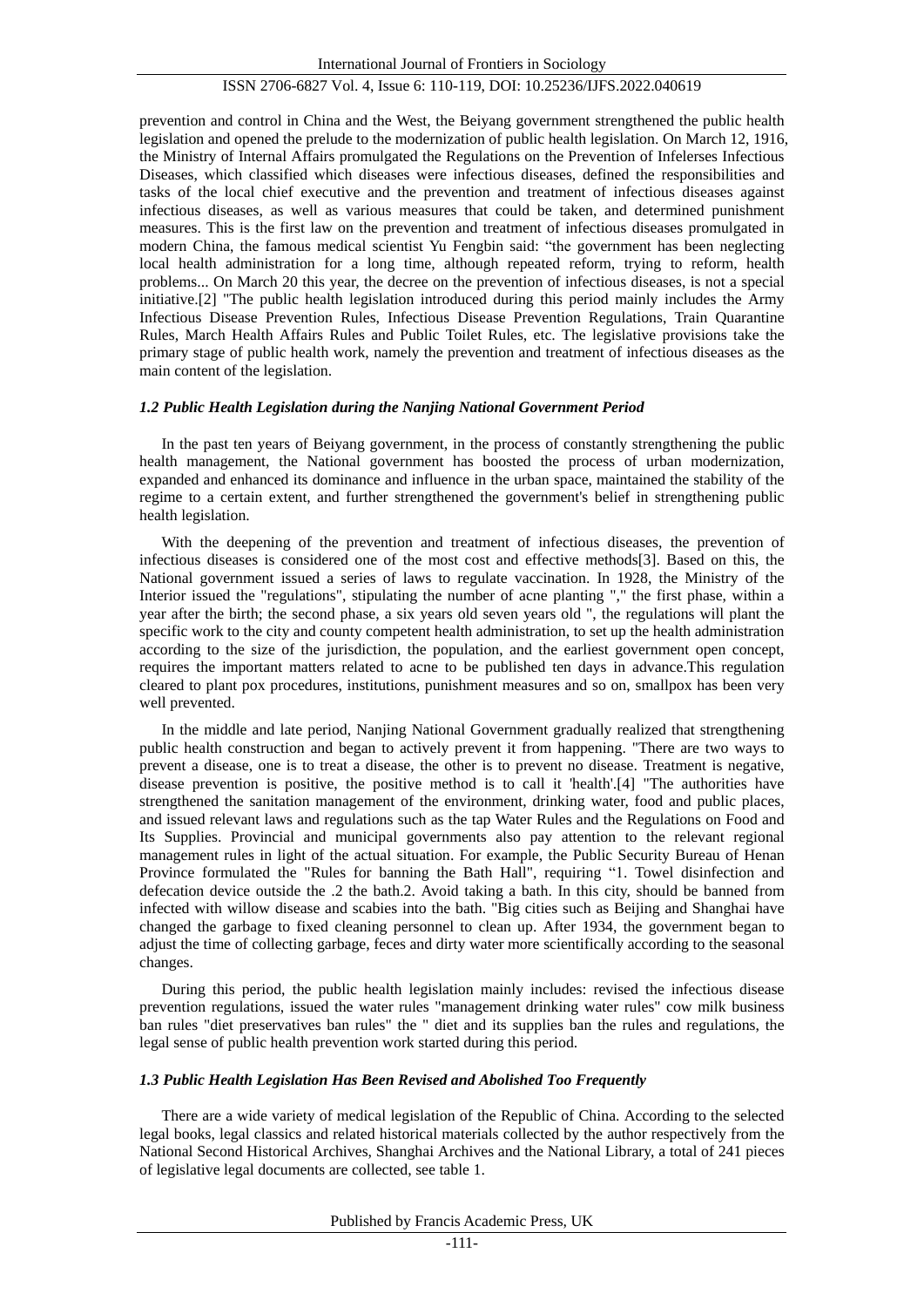In Table 1, it can be concluded that public legislation occupies half of the medical legislation of the Republic of China. But take a closer look at the content, you will find that the legislation is mostly deleted and revised for the same content.

| ranking   | class                          | number of packages | proportion |
|-----------|--------------------------------|--------------------|------------|
|           | Medical administration         | 51                 | 21.16%     |
|           | Health administration          | 43                 | 17.84%     |
|           | Health and epidemic prevention | 37                 | 15.35%     |
|           | Public health                  | 27                 | 11.20%     |
|           | Food safety                    | 19                 | 7.88%      |
| h         | Medical education              | 33                 | 13.69%     |
|           | Drug administration            | 21                 | 8.71%      |
|           | Red Cross class                | 10                 | 4.15%      |
| amount to |                                | 241                | 100%       |

*Table 1: Classification of Medical legislation in the Republic of China*

The stability and implementation of legislation are important, but if changed, they will put people at a loss. During the period of the republic of China, most of the public health legislation revision, replacement, there are some laws is published by the national government, some are published by the department of health, some are the rules, regulations, legislative level, let people in the conflict of law, I do not know the new law or old law, buried the hidden trouble for the effective implementation of the law.

In the prevention and treatment of infectious diseases, for example, in 1916 the ministry of infectious diseases, in 1928 the national government approved the amendment of article 1, article 21, in 1930 the ministry of health published the prevention of infectious diseases, in 1948 the national government published the regulations on the prevention and treatment of infectious diseases. After several changes in the above legal legislative subject and legal level, there are also conflicts in the legal provisions, which affects the validity and reliability of the law implementation.

## **2. The Implementation Situation of Public Health Legislation During the Republic of China period**

The development of public health undertakings needs long-term and stable capital and policy investment. Affected by the war and regime change, since the early years of the Republic of China, the public health legal system has been moving forward, initially promoting the development of public health undertakings.

## *2.1 The Health Administration System Was Well-Established*

According to the Organic Law of the Ministry of Health, the establishment of the central government's health administrative organs began in November 1928 and the central Ministry of Health, which was a milestone event in the development of health administration. The Ministry of Health has five departments: general affairs, medical administration, health care, epidemic prevention and statistics, and the Central Health Commission as the deliberation organ. The Central Health Experimental Institute, the Central Hospital and other institutions were also established during this period, and the prototype of the central health administration institution was basically complete.

The establishment of the Provincial Health Department began in Jiangxi Province. After the establishment in 1934, Jiangxi Provincial Health Department carried out comprehensive public health work in the province, especially in rural medicine and health and school health work. The provincial health department organizes the rural tour treatment work, three times a week by the public health nurse or cooperate with the doctor to carry the medical box, to the village residents or more people gather places, implement disease diagnosis and treatment, distribute propaganda slogans, hold public speeches, apprent diagnosis and treatment played a decisive role in the prevention and control of the vast rural areas, and opened up a precedent for rural public health work at that time. At the same time, it pays attention to school health work. It set up a health education committee with the Department of Education, and arranged public health nurses and general nurses to carry out their work, covering 47 schools in the province, with 15,333 students, with an average of 5,000 students per public health nurse. In addition to routine health care prevention, the focus is on family visits, primary school health activities federation and other work, which has well improved the health level of teenagers and children.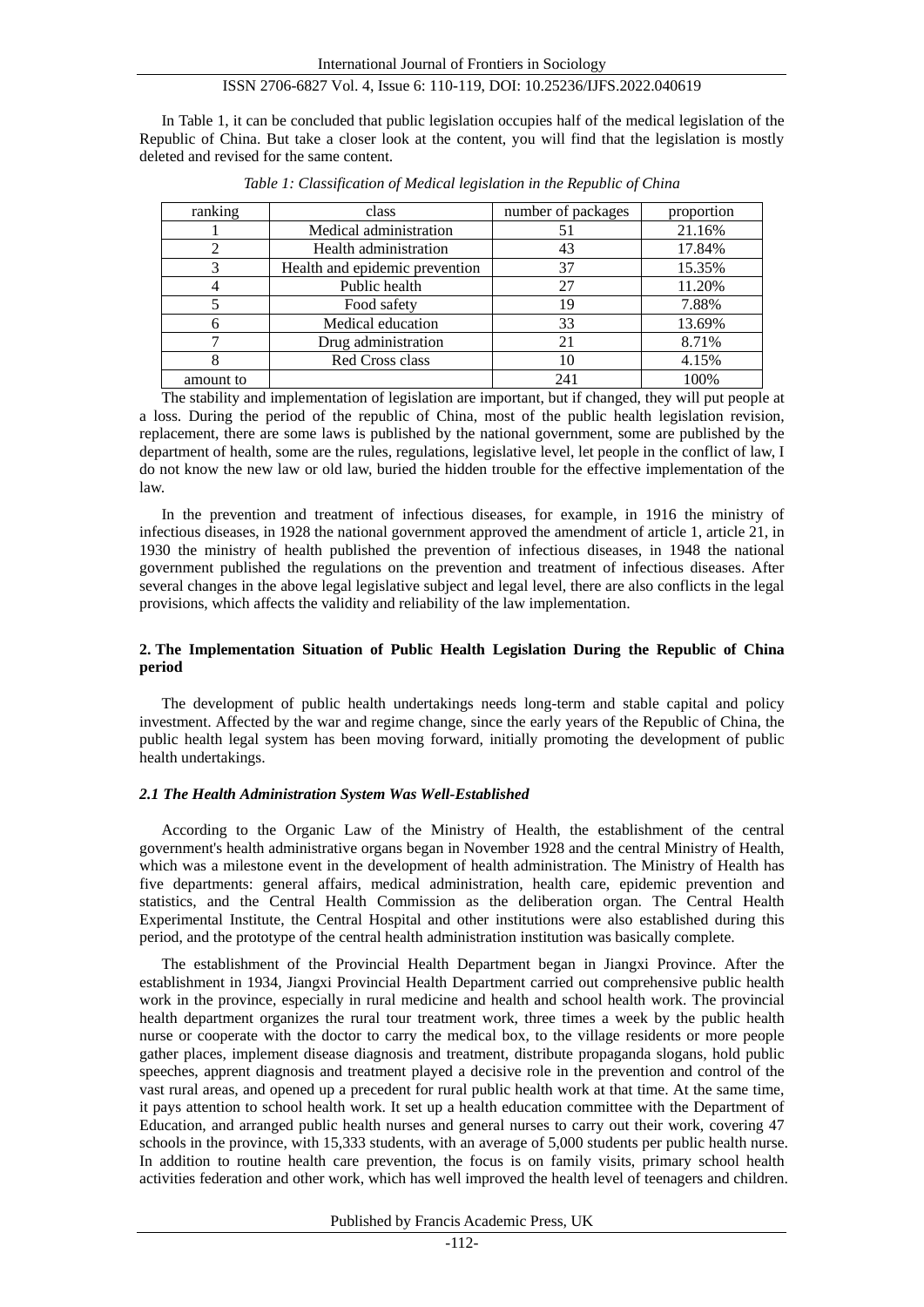Subsequently, the provinces have set up provincial health departments just after Jiangxi Province.[5]

After the northern expedition of the national government, major cities have cities set up cities and health administrative organs were set up. Anqing city, for example, Anqing city was published in 1929, in the summer epidemic prevention articles of association, the articles of association in the epidemic prevention will set medical group, propaganda group, affairs, clear " this will when necessary a health police, health officer health police officer police several people by the chairman of the health police before the public security bureau health police call.[6]"

In terms of county-level health administrative institutions, in December 1932, the internal affairs meeting passed the "establishment of county health and medical organs according to the handling of medical relief and county health undertakings"[7], stipulating that each county should set up county hospitals to handle medical relief and health undertakings. According to this case, dozens of county hospitals have been set up in various counties in Jiangsu and Zhejiang provinces. By April 1934, the health administrative technical conference passed the "county health administration plan", the county health institutions, decided to set up health centers, each district below the county set up health centers, set up health branches in larger rural areas, each village set up health staff or health police. Wusong, for example, in July 1933, only two public health nurses, the work is limited, only for school health and family visit, a year later, personnel full, organized waiting education, infectious disease statistics, life statistics, mother and child day, most of the work for rural health work. In this way, the county health administration system, compared with only in the county county hospital has made great progress. Before the start of the war, some counties set up health hospitals or Hunan hospitals, including 35 counties in Jiangsu, 14 counties in Zhejiang, 83 counties in Jiangxi, 14 counties in counties, 2 counties in Shandong, 1 county in Hebei and 9 counties in Shanxi. However, the majority of the above hospitals with perfect equipment and sound organization are not perfect. By the end of 1936, Zhejiang hospitals had 149 beds, with an average of 18.6 per hospital; 9 Shaanxi hospitals had 15.8 beds; 72 county hospitals in Henan Province, with an average of 9.8 beds per hospital. Most hospitals also do not have a formal doctor presided over, far from the hospital standards.[8-9]

## *2.2 Legislation on Health and Epidemic Prevention Shall Be Implemented Within a Certain Scope*

After 1916, according to the Regulations on the Prevention of Infelerses Infectious Diseases, the Government of the Republic of China organized the reporting system on the sources of infectious diseases. The establishment of this system makes it possible to trace infectious diseases, which can more accurately monitor and manage infectious diseases, carry out the source treatment as soon as possible, and minimize the spread scope of infectious diseases as far as possible. At the end of 1916, according to the Harbin Epidemic prevention Hospital reported that someone in the Danish church in Mongolia suffered from pneumonic plague, the Ministry of Interior immediately sent a public health expert Wu Liande to Suiyuan to investigate. The investigation found that the disease had spread along the railway to the Beijing-Suiyuan Railway Station, so the government of the Republic of China immediately ordered the Beijing-Suiyuan railway to be suspended, which effectively controlled the outbreak of pneumonic plague.

After decades of legal publicity, the popularization of vaccination knowledge and the vaccination rate has been greatly improved. Yi Jingdai, a famous physician, said: "In the past, few people had injected cholera and meningitis. This summer epidemic prevention news out, cholera prevention fluid has not been purchased, to the hospital request injection, has been every day. In the hospital began to work, that is, to come, overwhelmed. "Malignant infectious diseases, especially in urban areas, the scale and intensity of the outbreak are significantly reduced, the incidence and mortality of cholera or cholera diarrhea are gradually reduced, and the number of people suffering from dysentery is greatly reduced. In 1928, Nanjing's monthly deaths from malignant infectious diseases fell to nearly single digits. According to the death survey of the Nanjing Municipal Public Security Bureau, in January 1928, six people died from measles, one epidemic encephalitis, zero plague, one scarlet fever, two diphtheria, three typhocholid fever and zero era. In 1932,561 people were infected with cholera virus, killing 390 people, to 13 and 10 respectively by 1933, in 1932,183 people were infected with smallpox, to 151 deaths, and to 87 and 70 respectively by 1933.[10-11]

However, the infectious disease prevention and control work are concentrated in big cities, due to the government investment on public health funding, led to the public health work across the country is not smooth, "my country public health, busy, lack of health knowledge, does not know what health, so for a disease, usually can prevent, both disease and not treatment, the disease in the rural land is the more objective reason" is the republic public health is more objective reason. In 1931 because the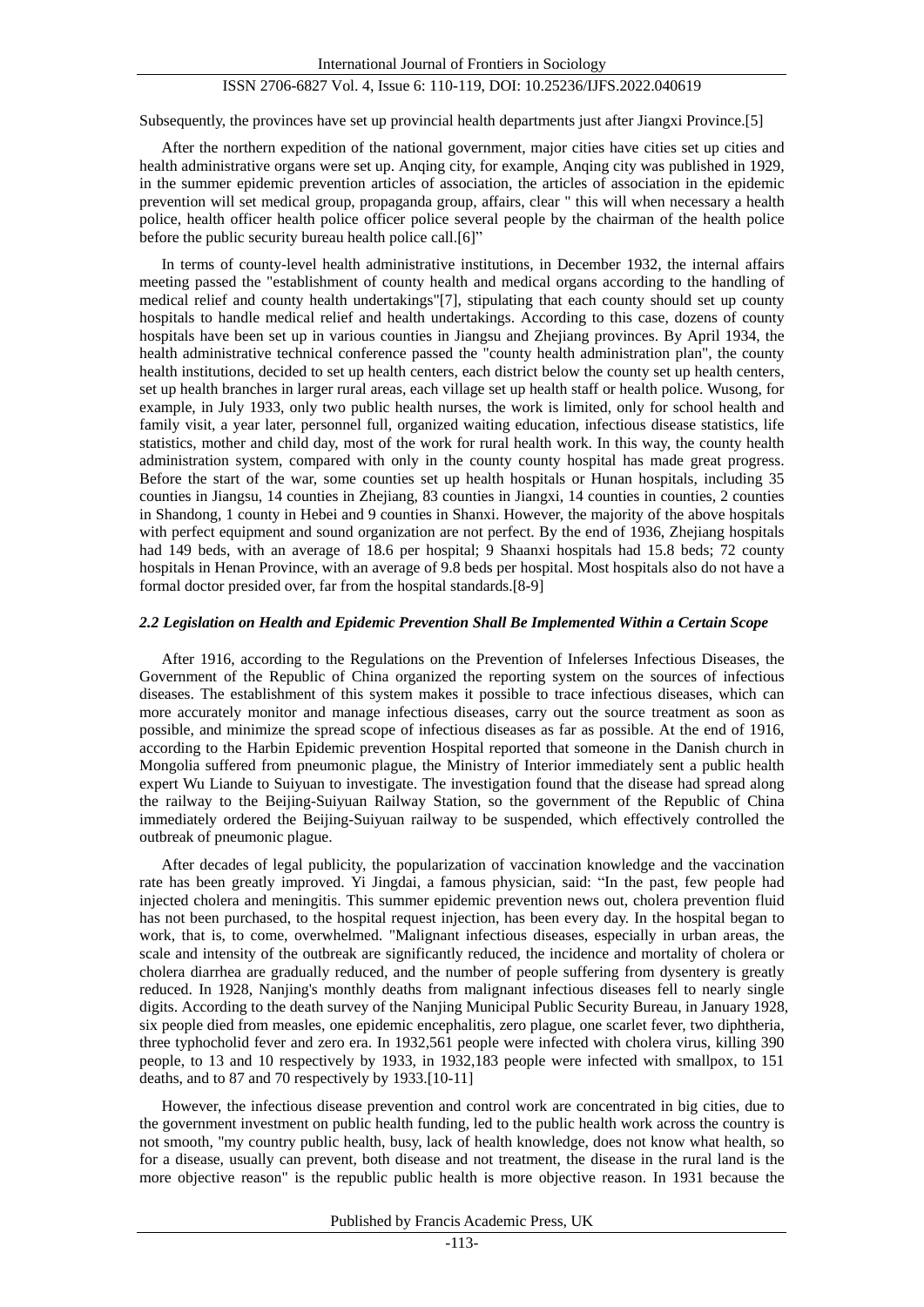Yangtze river floods, Wuhu, Anqing, Jiujiang, Wuhan, jiangdu, shaobo, gaoyou are affected, many areas without health and epidemic prevention facilities, in addition to several cities, also no hospital can use, to the summer of 1932, the cholera epidemic again, from the number of malaria deaths also increased day by day. According to the investigation, "In the first 100 days of the flood, 22 farmers were reported for every 1,000 people dead, and 55 percent of them were men. By cause of death, about 25% were due to drowning and 70% due to disease. By age, about 30% of children are under the age of five, and considering that the retrospective reporting of child deaths is not accurate enough, that may not be true. And the prevalence of victims is very high, an average of about 17 people per 100 people, six suffer from fever, five suffer from diarrhea, and six suffer from other diseases."

Infectious disease prevention and control work appeared repeatedly, also reflects the Nanjing national government period, the national public health work imbalance, only a few relatively developed cities public health work development, most areas, especially in rural areas, still no public health, public resist disease still rely on the original natural resistance method, facing the flood of the Yangtze river basin, the country only six hundred thousand for public health prevention and prevention . Work, is stretched. Also insufficient investment is the Northeast Epidemic Prevention Department, before the reorganization of the B Xinjiang Customs funds, the annual funds of 56,000 yuan. In August 1936, after the reorganization of the Health Department of the Ministry of Civil Affairs of the puppet Manchukuo government, the funds were provided by the Ministry of Civil Affairs, and the medical expenses were reduced from 400 yuan per month before the reorganization to 400 yuan per year after the reorganization. When the plague spread in Fujian Province, it even needed to change the epidemic prevention plan due to the lack of funds. Its "epidemic prevention equipment is a preliminary work to meet the current local needs. Regarding the health design, we still need to consult the financial resources to expand and improve it. [12-13]"

## *2.3 Food Hygiene Legislation is Almost a Dead Letter*

In 1912, after the outbreak of plague in Shanxi and Suiyuan, the Beiyang government set up a health test institute after setting up the Epidemic Prevention Department of the Central Committee, which was in charge of various health tests. The inspection of food includes ice, tea, mineral water, milk, wine, meat and its products, cereals and fruits, tea, coffee, sugar, honey, sorrel, sauce and coloring material, which is only responsible for the identification of food from a scientific perspective, without administrative authority, and can not play a substantial role in food hygiene.

Guangzhou city as a good food hygiene work city, the effect is not satisfactory, it can be expected to see the development of the national food hygiene work. It took the lead in the country in separating food hygiene from environmental sanitation, and formulated food hygiene regulations, including "Guangzhou Hotel and Snack Shop Health Regulations", "Restaurant Management Regulations", "Guangzhou Fresh Milk Sale Regulations", etc., which is supervised and implemented by the police. But in fact, because the Guangzhou was only a municipal hospital laboratory, seven people, chemical group and microbiome, and equipment, only urban water, water supply, inspection, so there is no food hygiene inspection institutions, food hygiene management is limited to sensory stage, and poor health police knowledge, enforcement of functions become a mere formality, 30% of Guangzhou people eat fish liver fluke, 10% of Guangzhou era , with acute enteritis era, cholera occurs, acute gastroenteritis and dysentery as the cause of death. [14]

Because the management of food hygiene is a systematic project, involving not only laws and regulations, scientific means but also involving politics, economy, people's living habits, health customs, cultural level, it is obviously not enough to rely on only a few regulations and a few law enforcement personnel. In addition, the public security organs do not actively cooperate with this, sometimes abuse power, resulting in the health administrative organs lost the people, helpless. People also often hold the concept of "out of sight is net", greedy for good quality and cheap price, all leading to the category of food health laws and regulations can not be effectively implemented. In this way, the problems in the implementation of the law are more deeply highlighted. The impact of a kind of regulations is not limited to the failure of such regulations in playing their due role, but also destroys the public's overall belief in the law for state organs, and it can be said that it is very harmful.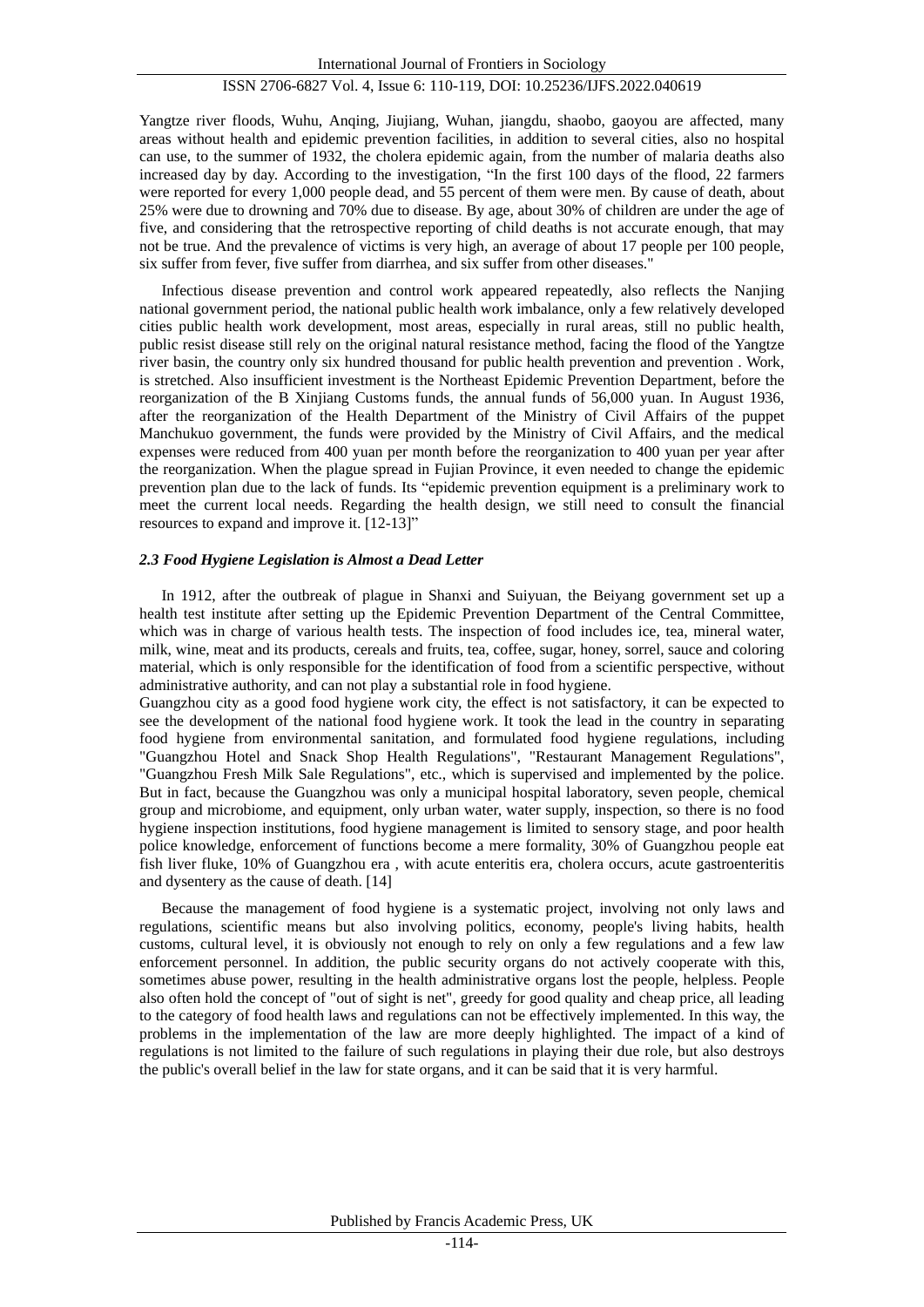#### **3. Achievements of Public Health Construction in the Republic of China Period**

## *3.1 Highlighting National Rights in Public Health Legislation*

In 1928, Hu Ding'an, a doctor of public health, published the China Health Administrative Facilities Plan, pointing out that "if the organization and establishment of central health administrative organs are established, all provinces and special municipalities have administrative basis. Unified health administration, for the convenience of facilities, has to have considerable regulations. "The government of the Republic of China is eager to carry out public health construction through health administration legislation. To carry out health legislation, we must first set up a health administrative department. In April 1927, the National Government established the Department of Health in the Ministry of Internal Affairs, and in October 1928, it was upgraded to the Ministry of Health. In November, the National government promulgated the Organic Law of the Executive Yuan of the National Government, stipulating that "The Ministry of Health manages the national health administration affairs." The Organic Law provides a preliminary specification for the construction of a health administrative system across the country. Soon, in December 1928, the National Government announced the Outline of the National Health Administration System, according to the outline, " The health department of each province is subordinate to the Civil Affairs Department, and is under the direct command and supervision of the Ministry of Health. "The establishment of the special municipal, county and municipal health administrative organs is corresponding to the provincial health department. The outline of the national health administrative system has great guiding significance, on the administrative level management, the local government, accept the government management at the same level, accept the superior health department vertical business, management of dual management mode is beneficial to the health department in the local work, also conducive to the health department convenience accept business guidance, timely summary report all kinds of information. During this period, the central epidemic prevention department to disease investigation as the top priority, printed and distributed a unified survey form to the national hospitals requests its fill, monthly collection of provincial epidemic situation report, classified statistical table, published disease monthly report, distributed to Chinese and foreign health authorities, so as to master first-hand epidemic prevention and control information. By the eve of the anti-Japanese War, seven provinces had set up health offices, and seven cities had set up health bureaus.

During this period, the government of the Republic of China also promulgated health administrative regulations such as the Rules of Procedure of the Central Health Commission and the Organization Outline of Local Health Administrative Adminians of provinces, cities and counties, which promoted the rapid establishment of the health administrative system and formed the basic administrative system of national health policies.

In addition, the government of the Republic of China also attaches great importance to the port prevention port epidemic prevention work. As for the recovery of port quarantine facilities, such as issues involving national sovereignty, the National Government formulated the Quarantine the Harbour Quarantine Rules in Guangzhou as early as September 1926 and began to implement quarantine. Foreign Minister Chen Youren announced the regulations to the consuls of various countries, which were opposed by various consular groups. In July 1928, Shantou also began to imitate Guangzhou, ready to withdraw the quarantine power. In 1929, the problem of China quarantine system was proposed in the international union, international alliance sent man to China investigation, under the positive work of the national government, in June 1930 released the port quarantine constitution, build the basic procedures and rules of the port quarantine work, the import and export epidemic prevention work orderly has played a great role in promoting. Then, successively issued the port quarantine disinfection and levy rules (June 1928), the port quarantine constitution (August 1930), the Shanghai port quarantine advisory committee articles of association, the port quarantine rules (January 1936), after July 1930, Shanghai, Xiamen, Shantou, Yingkou, Anton, Hankou, dagu, Qinhuangantine port facilities for the national port government, quarantine is recovered, further build a relatively complete port epidemic prevention system , is completely recovered system. The recovery of quarantine right, which marks the recovery of a part of national sovereignty, promotes the integrity of national sovereignty from one side.

#### *3.2 People's Awareness of Public Health has been Improved*

public health embodied in all aspects of people's daily life, in the feudal society, people's daily cleaning work can be conducted at any time, garbage is piled up everywhere, by the period of the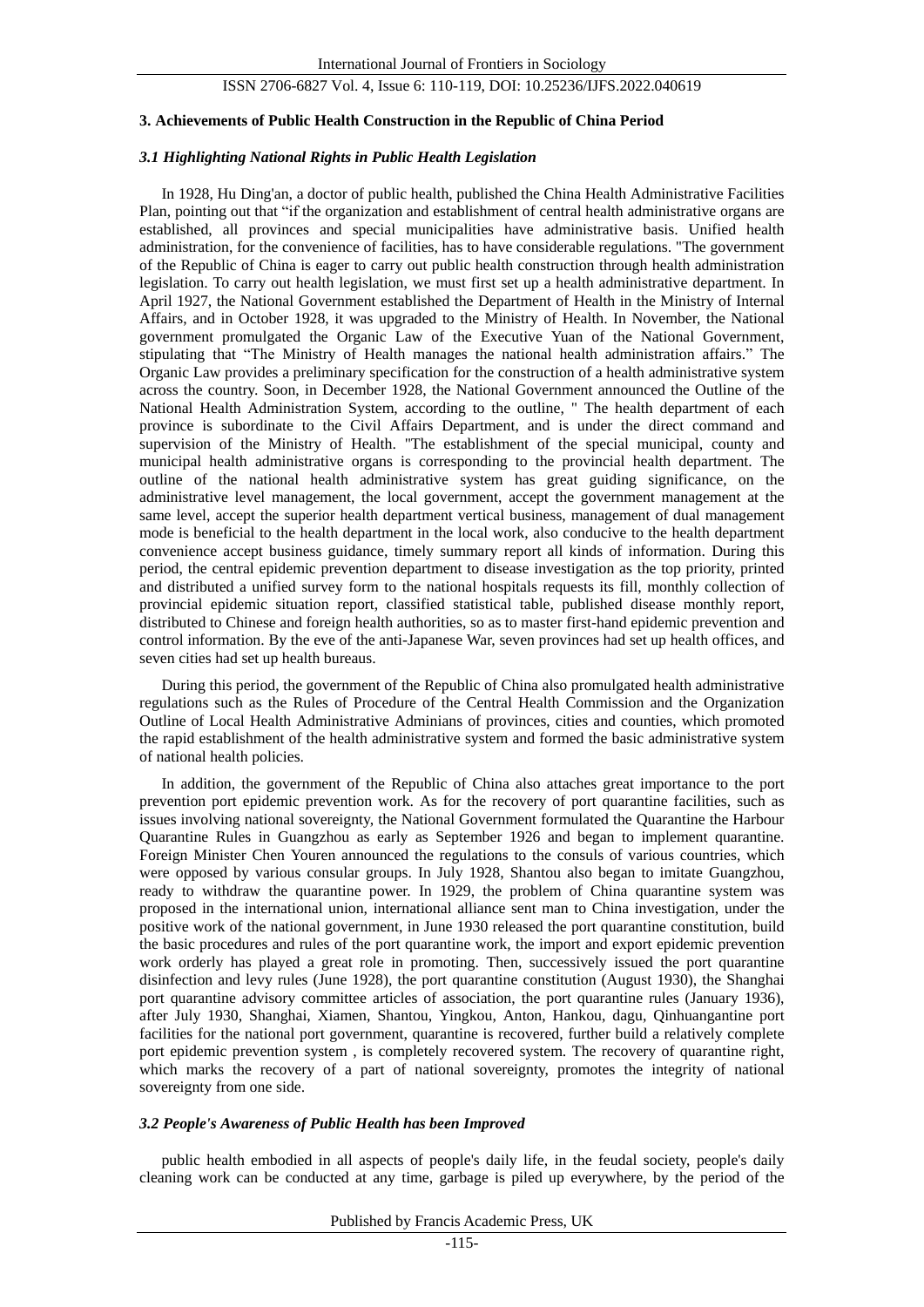republic of China, garbage cleaning by people to have administrative agencies arrange fixed cleaning personnel cleaning, and stipulate the specific cleaning time and place. In the 1940s, the administrative health organs organized the removal of garbage in streets and filth along rivers, dredged rivers, removed feces, and checked and disinfected the number of public and private Wells and toilets through the health pilot zone, which effectively prevented the epidemic of diseases, improved the people's health, and greatly improved the urban health situation.

From 1927 to 1948, a number of public health journals were led by state health organs, medical universities, and experts and scholars to explain the prevention and treatment of infectious diseases, not only for medical personnel, but also for the general public. Such as popular health monthly, social medical newspaper, the medical knowledge, etc., founded in 1939, health monthly, for example, almost every issue of health knowledge column, or talking about smallpox prevention, or talk about what is malaria, and some content is specifically for the health work similar to special, such as 1939 magazine including "summer health, summer health , summer , summer , summer summer should pay terrible pay attention to several terrible diseases, how to prevent terrible cholera", etc., from the details of the public attaches great importance to health.

#### *3.3 Health Habits have been Further Improved*

The government of the Republic of China pays attention to large - scale health publicity activities. At the beginning, activity time is relatively scattered, temporary is strong, and lacking lack of effective foreshadowing and pertinence. For example, in the 1920s, Peking University social education lecture group often carried out health lectures, the YWCA held family games to publicize women and child health and family health, Beijing local service group organized the fly control movement... Gradually, the health campaign toward a larger scale development and regular direction, health campaign began in the form of health campaigns, in 1928, the Ministry of the National Government issued the Implementation Outline of the Health Campaign Conference, to carry out public health education, and as a popular activity into the government management framework. Citizens have gradually developed a good habit of emphasizing hygiene. Anhui and other provinces have carried out street sanitation, feces management, household dog registration, wild dog capture and other work, strengthen the management of special stores, such as food shops, barber shops, shops, hotels, bathrooms, entertainment places, fur shops and other management, have set specific management measures, and strictly implemented.

#### *3.4 Great progress was made in the Prevention and Treatment of Infectious Diseases*

In the 1930s and 1940s, with the gradual improvement of health organs and the orderly promotion of the prevention of infectious diseases, great prevention and control results was made in the prevention and control of infectious diseases, and the overall health level of the people was improved rapidly. At the central level, by 1939, various organs directly under the Central Epidemic Prevention Commission had been established and improved, and the vaccination work was carried out in an orderly manner. A total of 12,809 acne was planted, 176,615 cholera was injected, and a total of 6,714,894 flies were killed in environmental health. Taking cholera prevention and control as an example, compared with 1939 and 1938, the number of cases, carriers and deaths have decreased on a large scale, and the absolute number of cured patients and all kinds of facilities disinfection have increased greatly.

Local authorities, take the North China Epidemic Prevention Commission as an example. In 1941, it had 32 epidemic prevention units directly under its control, and the number of regional epidemic prevention units increased to 199.The North China Epidemic Prevention Commission has planted 5,04,829 people, and 4,038,515 people in North China. The hospitals under their jurisdiction completed 795201 cholera prevention injections, 8825616 era prevention injections, and 1491913 typhoid fever prevention injections, and achieved good results in the prevention and control of infectious diseases. Taking cholera as an example, cholera epidemic prevention work in 1939-1941 three years has achieved good results.

In this stage of public health undertakings, although there are still many unsatisfactory places, such as the government funds for holding public health undertakings are always relatively tight, the government policy is difficult to ensure the stability and sustainability. But the government of the republic of China through the health campaign, social organizations, with the health police administrative law enforcement, people's health knowledge in a short period of time, health awareness, the regulation of public health gradually from passive to active as change, public health work especially food health work tend to standardization, institutionalization, has made certain achievements. At this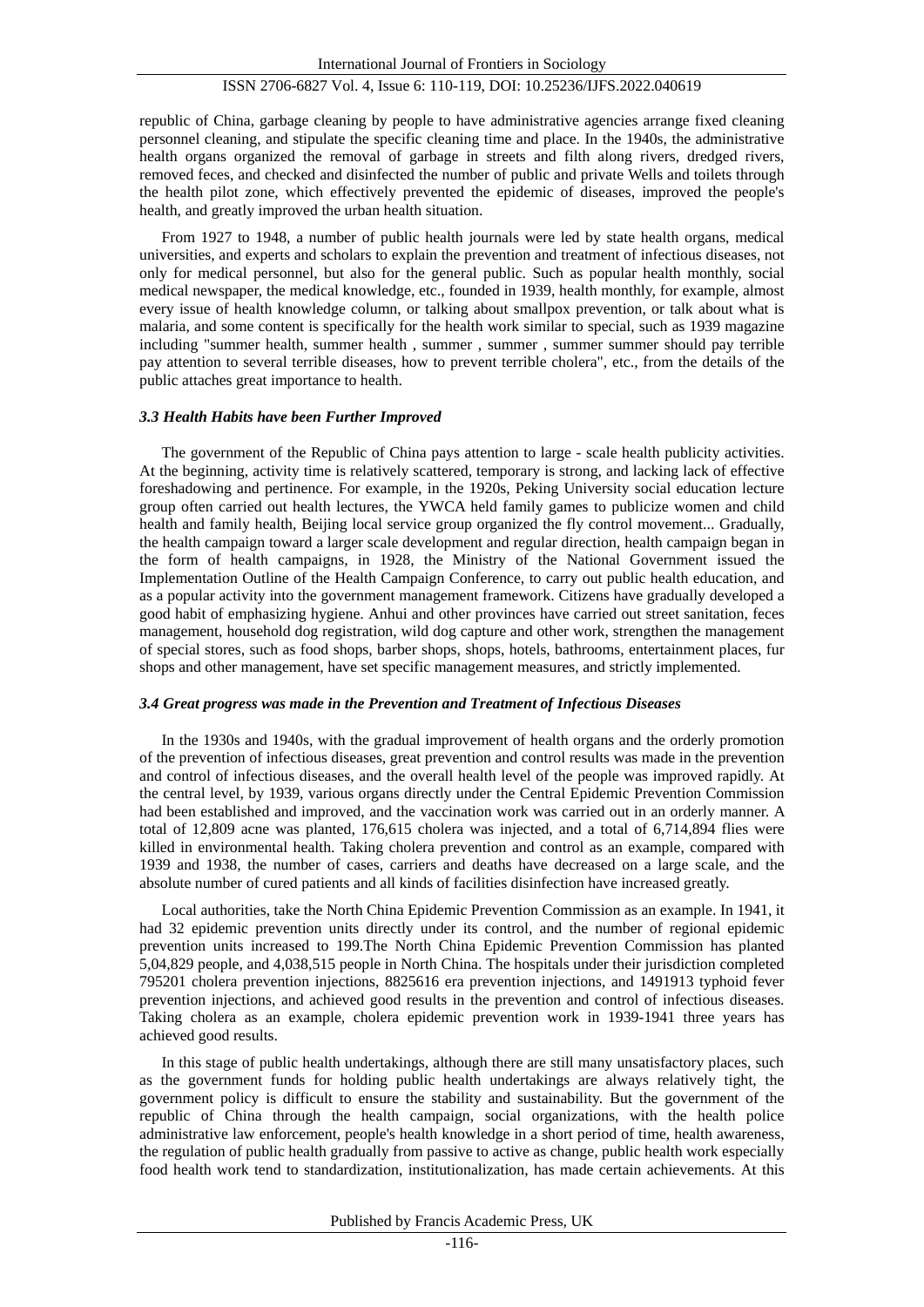time, public health, especially in urban areas, whether public health administrative agencies, or public health work means, has further developed compared with the past, the overall reached a relatively high level, see table 2.

| Phase doesn't                    | unit        | In 1939,       | In 1940, | In 1941, | amount to |
|----------------------------------|-------------|----------------|----------|----------|-----------|
| True cholera patients            | human being | 452            | 1216     |          | 1668      |
| Cholera-preserving bacteria      | human being | 166            | 471      |          | 637       |
| Cholera dissenters               | human being | 29             | 761      | 32       | 822       |
| Cholac suspected person          | human being | 296            | 2584     | 170      | 3050      |
| Cholera healers                  | human being | 359            | 1919     | 212      | 2490      |
| Cholera was isolated             | human being | 2378           | 1526     |          | 3904      |
| The death of cholera             | human being | 397            | 597      |          | 994       |
| Cholera prevention by<br>syringe | human being | 4799103        | 7197183  | 8825616  | 20821902  |
| Population quarantine            | human being | 5652673        | 9541834  | 3077155  | 18271662  |
| Household quarantine             | human being | 1236788        | 1874658  | 1666650  | 4778096   |
| Goods disinfection               | human being | 150503         | 27909125 | 19216    | 28078844  |
| House disinfection               | human being | 49161          | 35907    | 21107    | 76175     |
| Body disinfection                | human being | 367            | 269      | 4        | 667       |
| Ship disinfection                | human being | 126            | 529      |          | 655       |
| Vehicle disinfection             | human being | 2110           | 1861     | 172      | 4143      |
| We will cut off traffic          | human being | $\overline{4}$ | 87       |          | 91        |

*Table 2: Comparison table of cholera epidemic prevention work by the Central Epidemic Prevention Commission, 1939, 1940, 1941 and 1941.*

## **4. Enlightenment of Public Health Legislation to Modern Public Health Legislation in the Republic of China Period**

For the first time in Chinese history, the government of the Republic of China carried out large-scale legal construction of public health, made a lot of legislative attempts, initially formed the health industry norms, and promoted the development of public health undertakings. Although there are many immature or even unreasonable, it has also accumulated valuable experience and lessons for later generations.

#### *4.1 From the Passive Legislation Mode to Preventive Legislation Mode as Soon as Possible*

Effective public health legislation is one of the important ways to promote the development of health administration and promote public health construction. As mentioned above, the medical and health legislation in the Republic of China period mostly adopted the legislative mode of passively responding to the real needs, and there was a lag between the constantly developing medical and health undertakings, which affected the construction of public health undertakings. Today, such problems still exist to varying degrees. In 2020, the global outbreak of COVID-19 has exposed some of the problems of public health prevention and control. In June of the same year, xi Jinping, general secretary of the organization of experts and scholars symposium, pointed out that "moment against health risks", stressed "prevention is the most economical and most effective health strategy", the medical and health legislation to preventive legislation mode provides a solid theoretical basis, guide legislators should change from response to preventive legislation as soon as possible.

With the continuous development of medical and health undertakings, the concept of disease prevention and treatment has gradually changed from the initial "heavy treatment" to "heavy prevention". Whether in history or today, there are always many contradictions between the shortage of medical resources and the infinite medical demand. Paying attention to the importance of disease prevention and prevention first are undoubtedly the best way to resolve the shortage of medical resources. Therefore, in the future public health legislation work, more attention should be paid to the construction of preventive legislation. Only by ensuring through preventive legislation, implementing risk control, ethical review advance, source supervision and other specific contents, can we realize the legal foresight of medical behavior, fundamentally realize the role of promoting health undertakings, and finally achieve the goal of national health.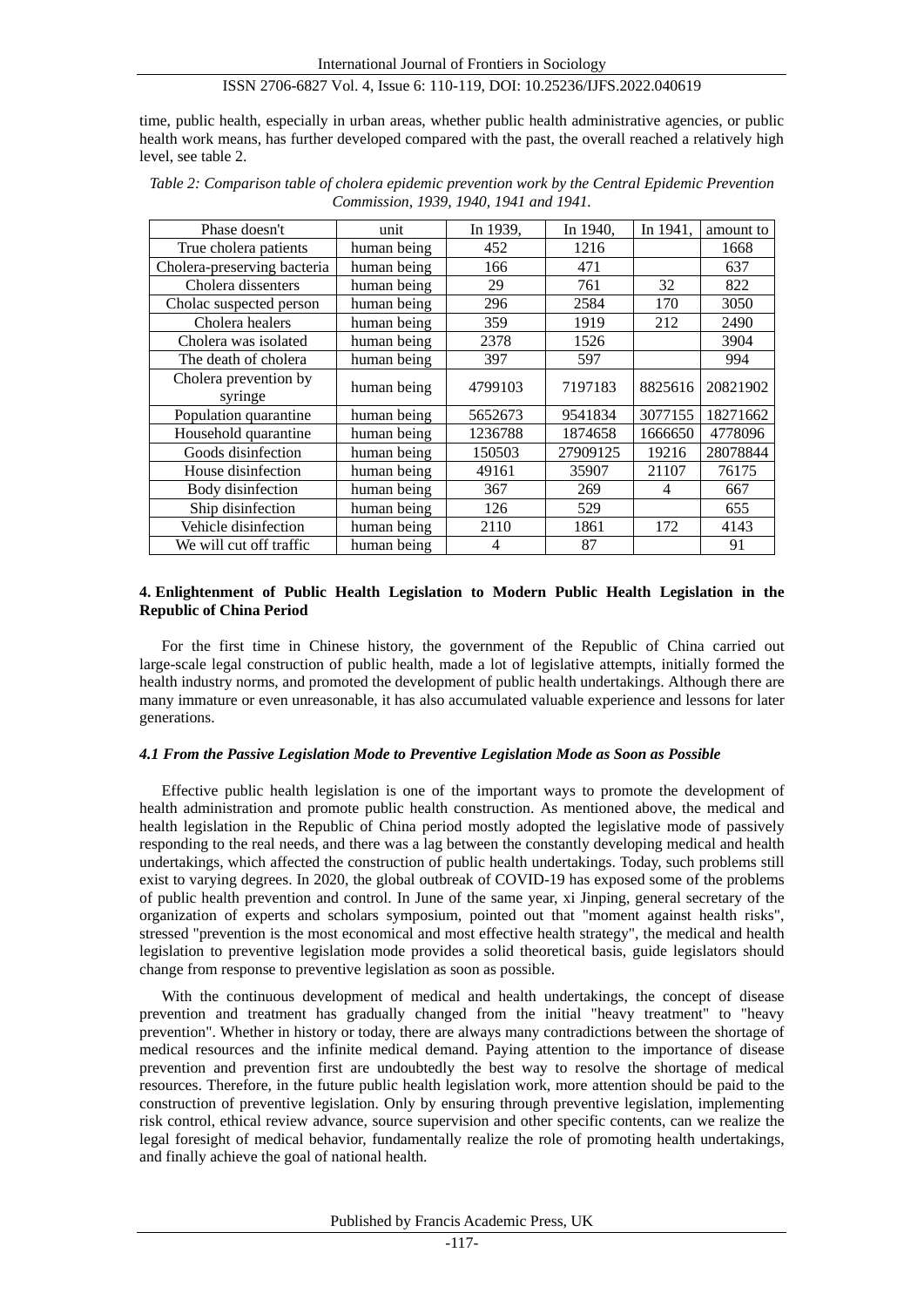## *4.2 Improve the Operability of Public Health Legislation*

Successive governments of the Republic of China pay great importance to public health construction. This top-down legislative model has promoted the rapid establishment of the public health system, but it is also easy to produce serious disconnect with the social reality, especially in the vast rural areas, legislation is difficult to be effectively implemented. In the early days of the Republic of China, there was no public health foundation, the people's health habits were very poor, and the war years, the national economy was greatly damaged, and the development of public health undertakings could not be achieved overnight, which decided the arduous task of public health undertakings in the Republic of China period. According to Mr Li in 1935, the national public concession, every year can enjoy health facilities per year the highest in Guangzhou, 1.09 yuan, again for Shantou, 0.55 yuan per person per year, again for Nanjing, 0.54 yuan per person per year, Qingdao, 0.46 yuan per person per year, again for Shanghai, 0.19 yuan per person per year, again for Peiping, 0.17 yuan per person per year, again for Tianjin, 0.14 yuan per person per year. These cities were still the important big cities in China at that time, and the rural areas were even more extremely poor. Li Tingan described in China's Rural Health Problems: "The amount of funds, depending on place, with general experience, each person must bear five to fifty per year. However, our country's financial disorder, public money is poor, and very few people can reach the above number. "It can be seen that in the rural areas at that time, public health investment was far from enough. In fact, to strengthen public health, building public health equipment and vaccination prevention and treatment of infectious diseases, funds are needed. On the other hand, promoting public health construction and strengthening food hygiene supervision are in conflict with people's livelihood issues. All these are contrary to the national public health plan that the national government hopes to enact through laws. The fundamental reason is that there is a serious separation from legislation and social reality, which affects the effect of law application.

In today's public health legislation, there is still a problem of insufficient operability. Log in the laws and database and database and regulations database of the Ministry of Justice, using "public health" as the search content, a total of 64 records were retrieved, among which 50 laws and regulations were entitled "emergency... Emergency", accounting for 78.12%, which itself shows that the public health laws are not systematic enough, mostly to deal with emergencies. And more than promulgated before 2005, 15 years ago, the public health undertakings have already changed with each passing day, the utility of guiding public health work practice with law will inevitably be reduced. Therefore, in the public health legislation, we should pay attention to the combination of reality, so as to improve the operability of public health legislation, and truly play the function of promoting the development of public health undertakings through legislation.

## *4.3 Focus on Highlighting the Local Characteristics of Legislation*

During the period of the Republic of China, the provinces paid more attention to highlighting the advantages of the provinces when carrying out public health legislation. As seen between 1943-1944, Jiangsu Provincial Infectious Disease Hospital set up the first and second diagnosis and treatment centers, specifically responsible for the free diagnosis and treatment setting for the general poor; Anhui province requires all public hospitals in the province to implement free midwifery, new ways of midwifery were promoted; Huaihai province has carried out research on epidemic prevention and control earlier, Invite Dr. Yang Shuzu, an expert in black fever, to assist in studying the treatment methods of black fever in Huaihai Province; Nanjing regularly carries out health inspection of all food restaurants, baths and public places in the city, For the unqualified places, Give all the detailed guidance, And ordered the order to improve; Shanghai pays attention to strengthening school health and relief work …… All have played a good effect.

There is no denying that public health work is not balanced across the country, and the difference between urban and rural areas is still large. This requires in the public health legislation to, should try to avoid equity ity, encourage prominent local characteristics, such as new crown outbreak of Shanghai outbreak response strategy, the western provincial pilot county public health service system reform mode, etc., can be better combined with local reality, so as to better promote the development of public health, in order to achieve all health goals at an early date.

## **References**

*[1] Yu Fengbin. Secretary Lu issued the Regulations on the Prevention of Infectious Diseases .Chinese*